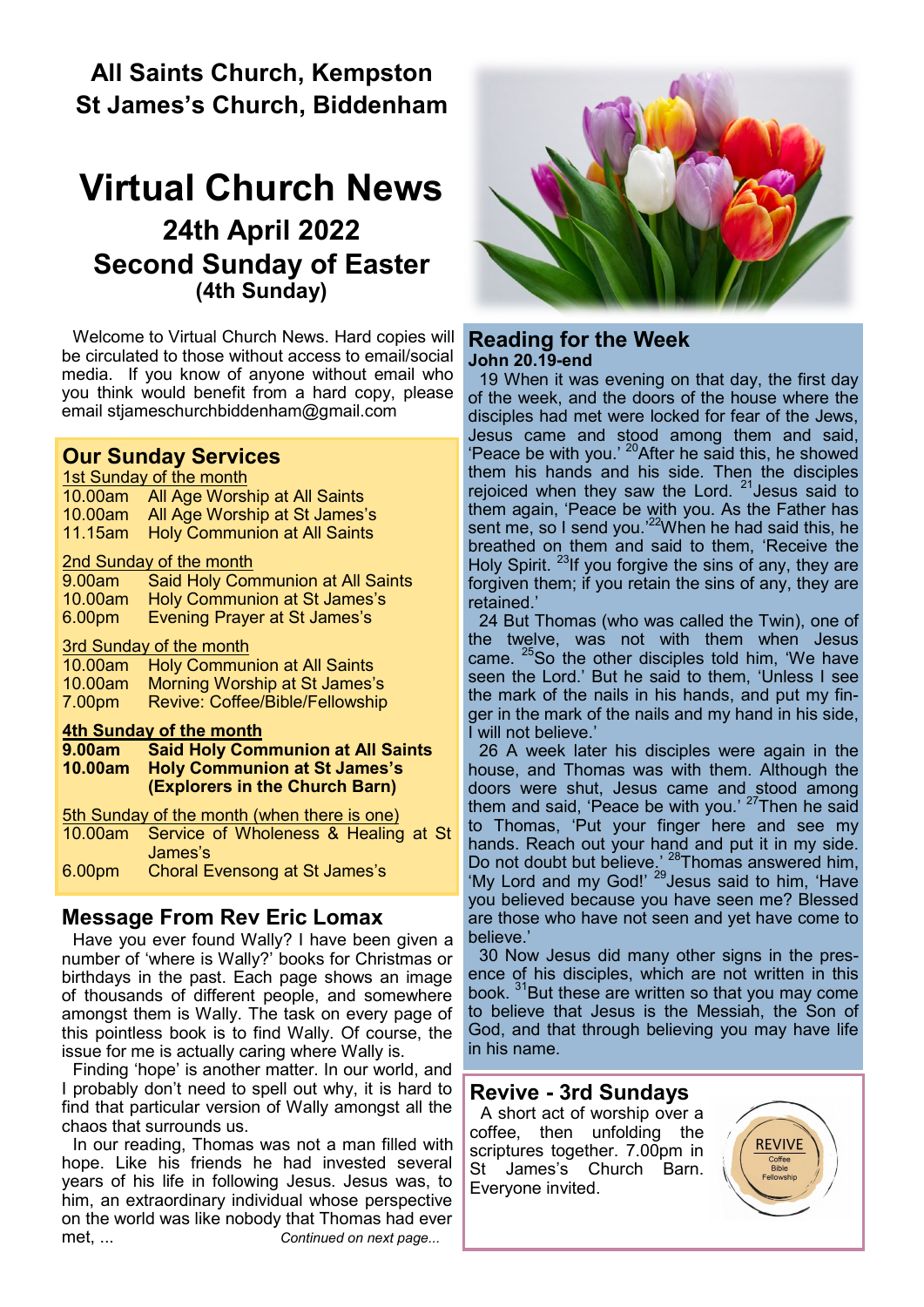#### **Message** *continued...*

… and Thomas had come to believe that Jesus was the fulfilment of all God's promises to Israel. The disciple's conviction was so firm that even when Jesus seemed to be telling them that it was going to end in failure and suffering, they refused to believe it. Of course we know that Good Friday was not exactly a happy ending. The women and John stayed close to Jesus when he was on the cross, but Thomas, like all the others, kept his distance at the end. They had to for their own safety, otherwise they would end up on a cross too.

Thomas later found it inexplicable that his friends, women included, seemed be living a kind of reactive fantasy. They claimed that Jesus, the same Jesus that they had seen suffering and dying on the cross, was now alive. Of course this was nonsense and Thomas kept his distance from them. They were determined to convince him, so when he visited them he refused to believe what he was being told; 'Don't talk rubbish,' he said, 'Jesus had died. Unless he touched the wounds in Jesus' hands, and in his side, he would not believe. Everything was lost and there was no hope.

It was then that Jesus entered the room. Jesus showed Thomas his wounds and Thomas looked straight in Jesus' eyes. He fell to his knees and said, 'My Lord and my God.'

This was the most profound confession in the New Testament. Not only did Thomas call Jesus Lord, but he also referred to him as his 'God.' Nowhere else in the Gospels is there a confession quite like this. It was here that Jesus said, 'You believe because you have seen. Blessed are those who believe but have not seen.'

Those of us who were not, like Thomas, witnesses to the resurrection find it harder to find hope than it is to find Wally. The resurrection is the most profound embodiment of hope in the New Testament. If even death on the cross can be defeated, then surely there is nothing that is without hope.

I remember spending time with a community minister in a really challenging part of Gateshead in the North East. It was a depressed community with significant policy and social divisions. I remember talking to the minister who was called Andy Lie about the resurrection. He said that we believe we are not witnesses to the resurrection, but actually in his ministry he sees every day, how individuals and agencies work hard to bring healing, reconciliation and justice in that community. He said that because of this he feels that in seeing those signs of hope, he was witness to the resurrection every day. Perhaps that made him truly blessed. Maybe there are more signs of the resurrection in our world than we think, and perhaps we just need to open our eyes of faith a little wider.

Amen. God Bless,

Eric

#### **Let us pray…**

Risen Christ, for whom no door is locked, no entrance barred: open the doors of our hearts, that we may seek the good of others and walk the joyful road of sacrifice and peace, to the praise of God the Father. Amen



# **ST JAMES'S CHURCH BIDDENHAM**

# **SPRING TEAS**





**Cream Teas** 

ea Towel **Display** 

# **Sunday 8th May** 2.30pm - 5.30pm St James's Churchvard/Barn

PLANT CONTRIBUTIONS WELCOME TO JANE (359014) OR PAM (327035) OR DELIVER TO 49 CHURCH END

ALL PROCEEDS TO ST JAMES'S CHURCH

# **Suggested Music**

Resurrection Day https://www.youtube.com/watch?v=9u7V-g\_cJaU

The World Blessing https://www.youtube.com/watch?v=d48-qbcovVY

And can it be https://www.youtube.com/watch?v=g9wIP9Ahykc

Immortal Invisible https://www.youtube.com/watch?v=4oGuGzCFEWI

# **Rev Eric Lomax Contact Details**

Tel: 01234 328452 Mob: 07805 879537 Email: Rev.ejlomax@gmail.com